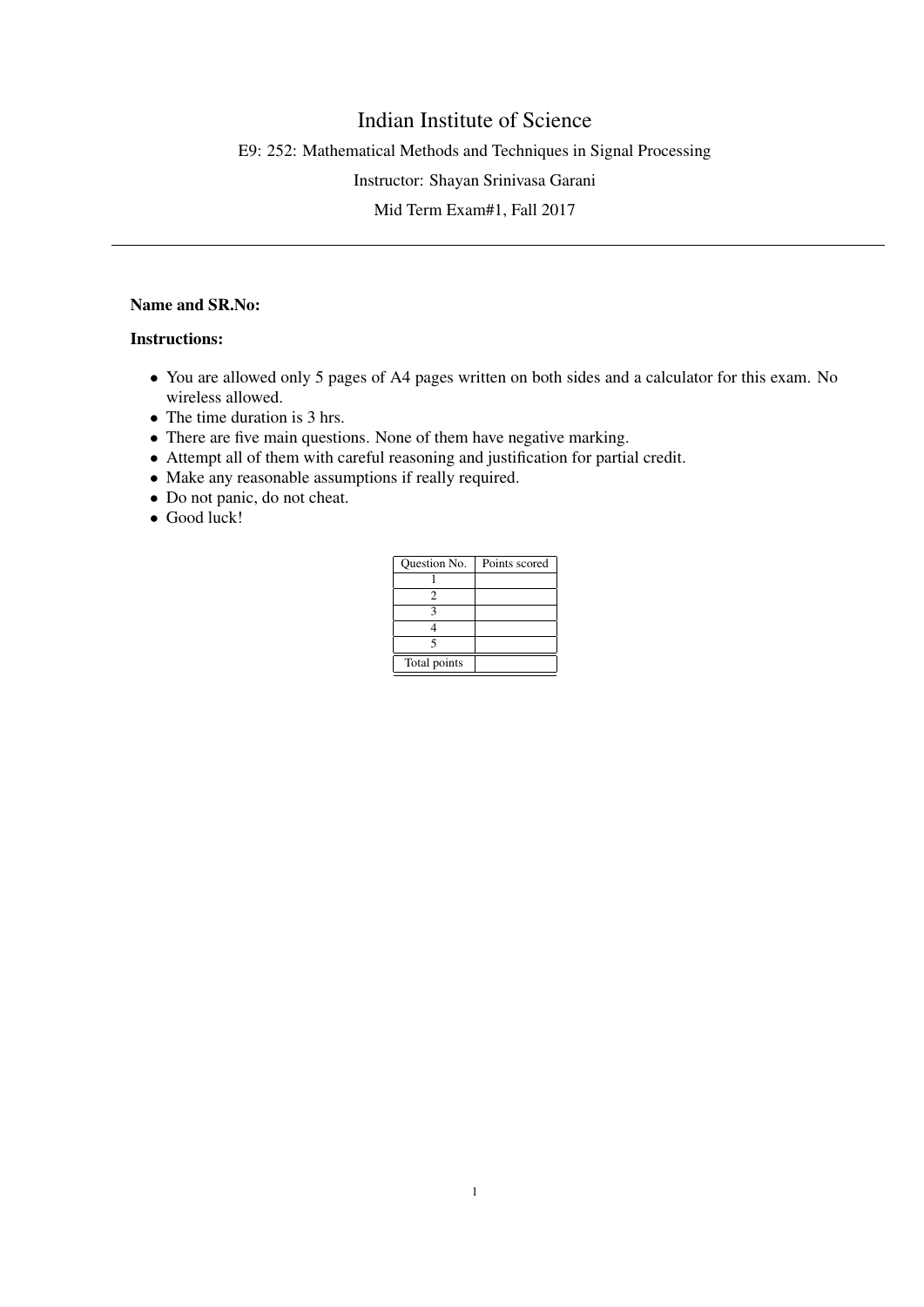2

PROBLEM 1: This problem has 2 parts.

(1) Is the set  $1, t, t^2, ..., t^m$  linearly dependent? Justify. (10) pts. (2) Let  $X = L_2[-\pi, \pi]$ . Let  $S_1 = \text{span}(1, \cos(t), \cos(2t), \ldots)$  and  $S_2 = \text{span}(\sin(t), \sin(2t), \ldots)$ . Examine if  $\dim(S_1 \oplus S_2) = \dim(S_1) + \dim(S_2)$ . (10 pts.)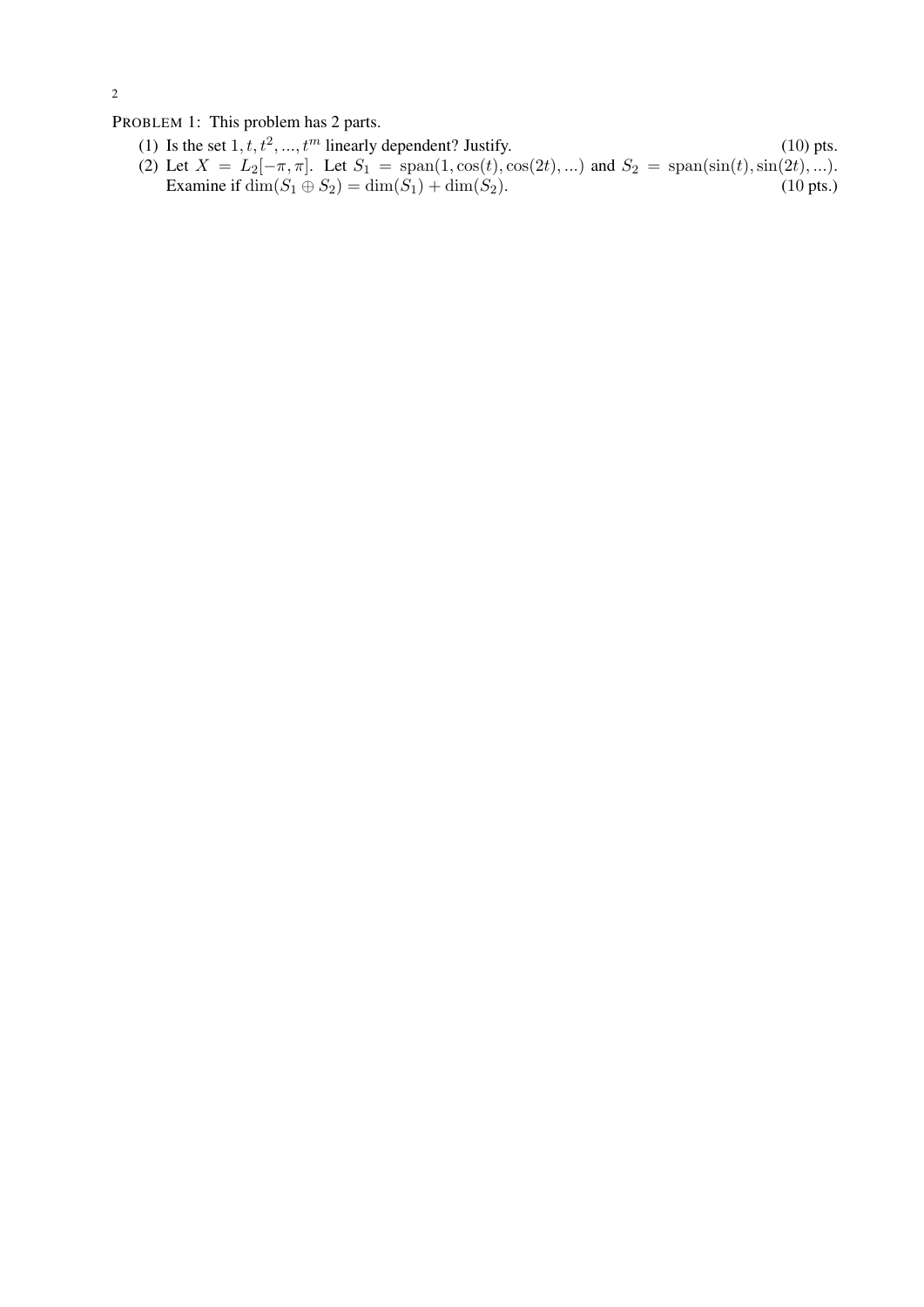PROBLEM 2: This problem has 2 parts.

- (1) Let  $e[n]$  denote a white noise sequence, and let  $s[n]$  be a sequence uncorrelated with  $e[n]$ . Examine if  $y[n] = s[n]e[n]$  is white. (10 pts.) if  $y[n] = s[n]e[n]$  is white. (10 pts.)
- (2) Let  $x[n]$  be a real stationary white noise sequence with zero mean and variance  $\sigma_x^2$ . Determine the output variance if  $x[n]$  is filtered through a cascade of two filters with responses  $h_1[n]$  and  $h_2[n]$ . You can assume that the filters have infinite taps. (10 pts.) (10 pts.)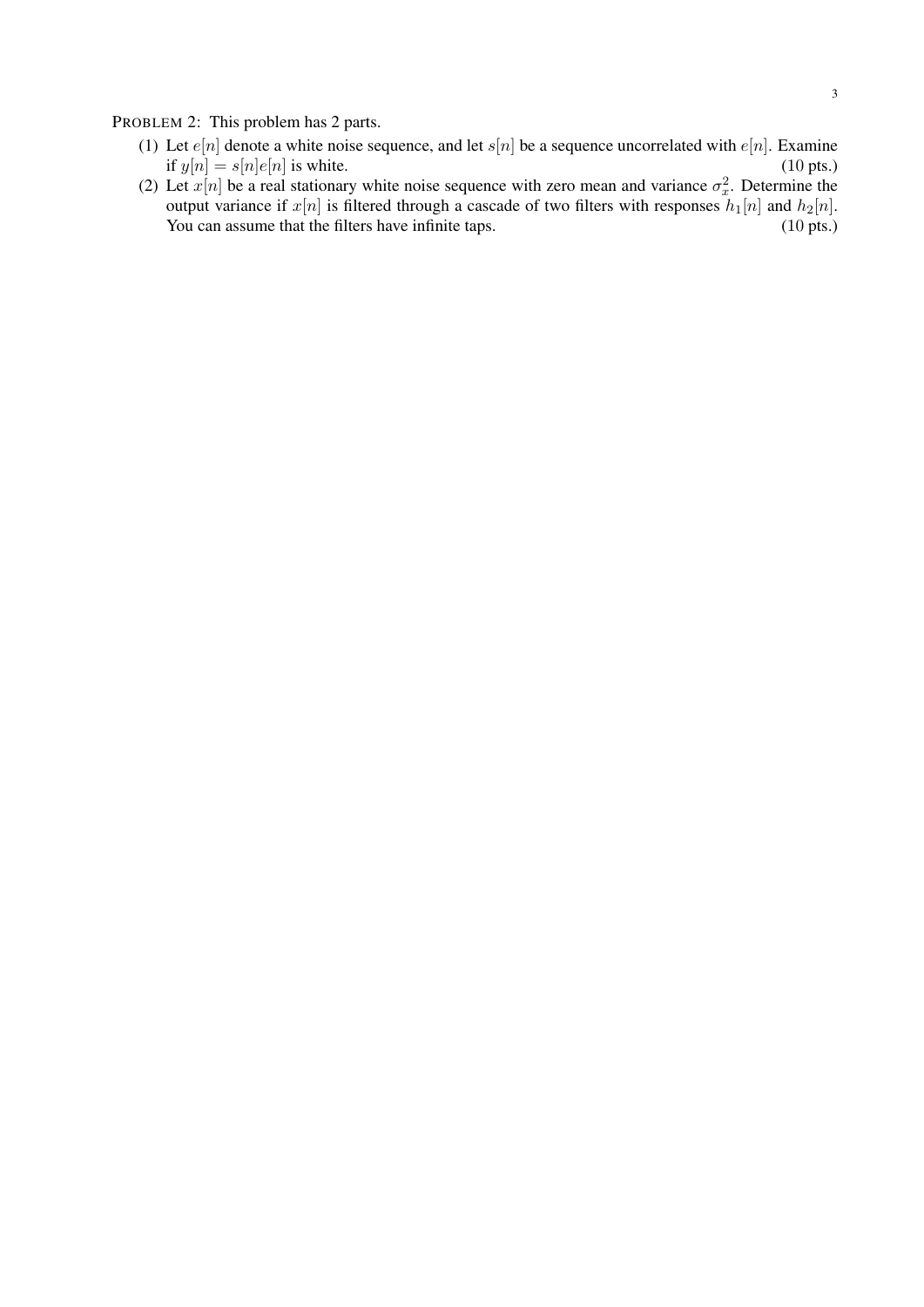PROBLEM 3: Derive a general form of state space representation for N cascaded LTI systems. Assume that each system in the cascade has a state space representation  $A_i$ ,  $b_i$ ,  $c_i^T$ ,  $d_i = 0$  for  $0 \le i \le N - 1$ . (10 pts.)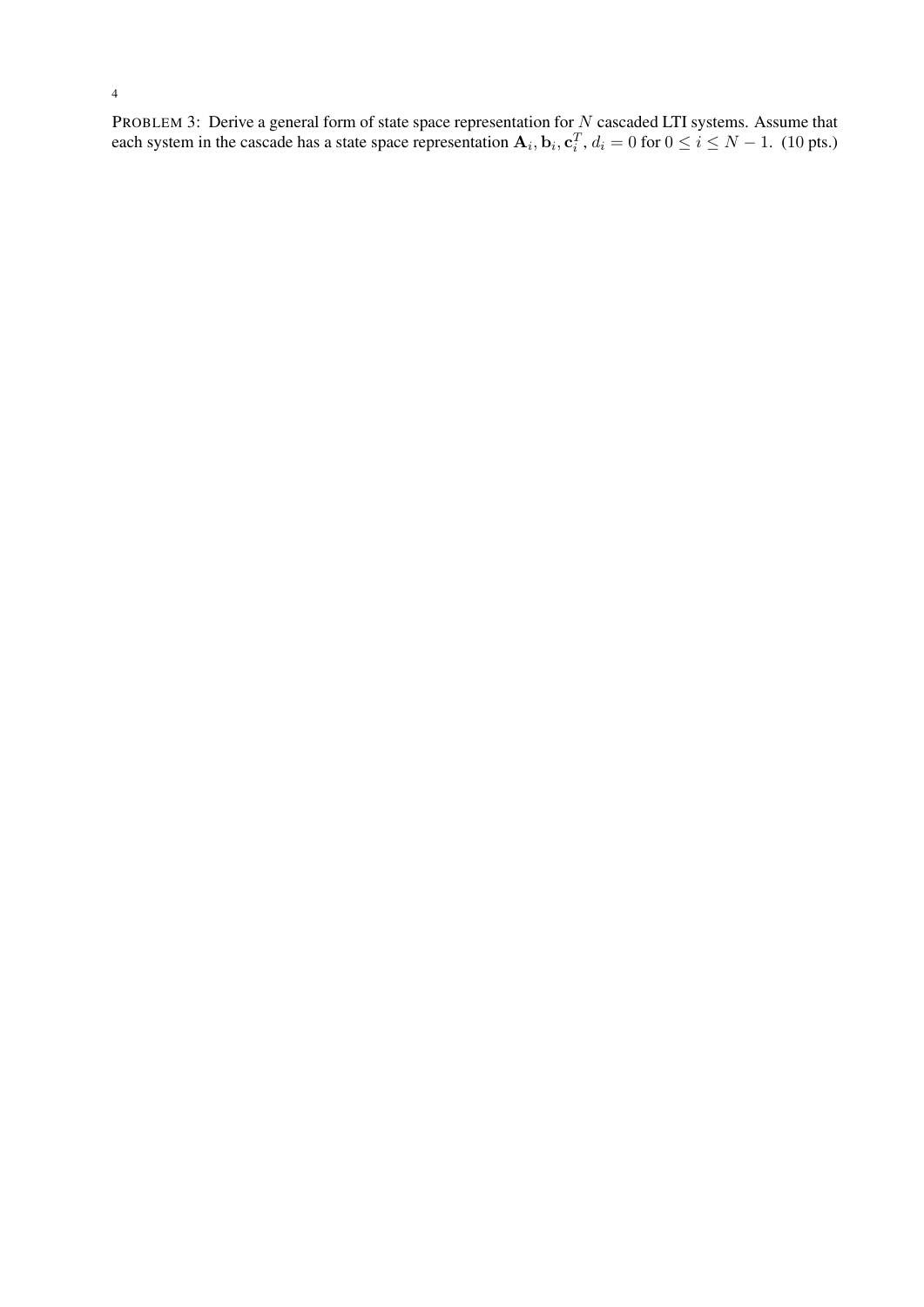

- (1) How much delay must be inserted to make the system causal? (5 pts.)
- (2) What conditions must be satisfied by  $h[n]$  such that  $y[n] = x[\frac{n}{l}]$  $\frac{n}{L}$  for  $n = 0, \pm L, \pm 2L, ...$ ? (5 pts.)
- (3) By exploiting the symmetry of the impulse response of the filter, show that each sample of  $y[n]$  can be computed with no more than  $RL$  multiplications. (5 pts.)
- (4) By taking advantage of the fact that multiplications by zero need not be done, show that only  $2R$ multiplications per output sample are required. (5 pts.)